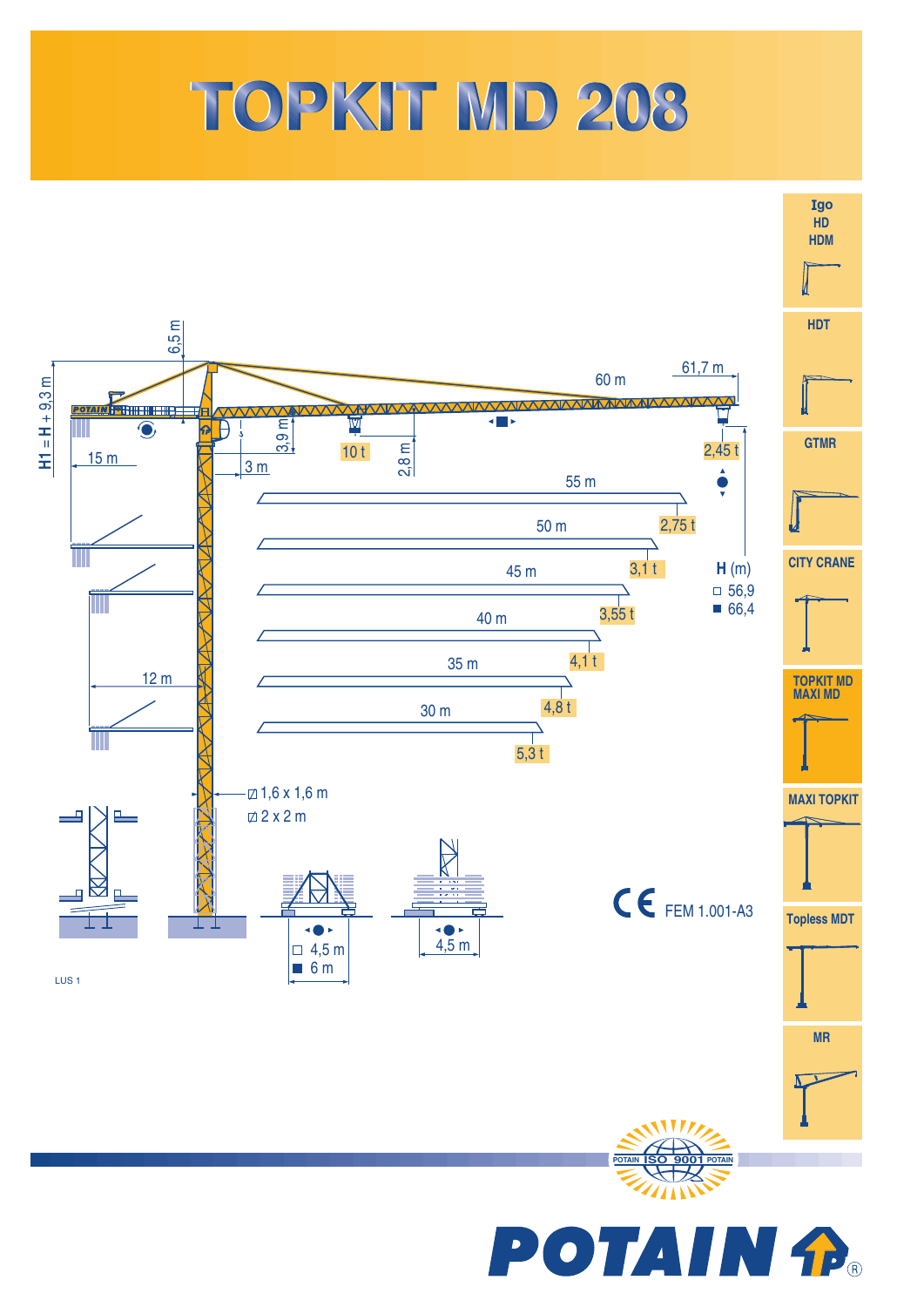

**TOPKIT MD 208**

**POTAIN &**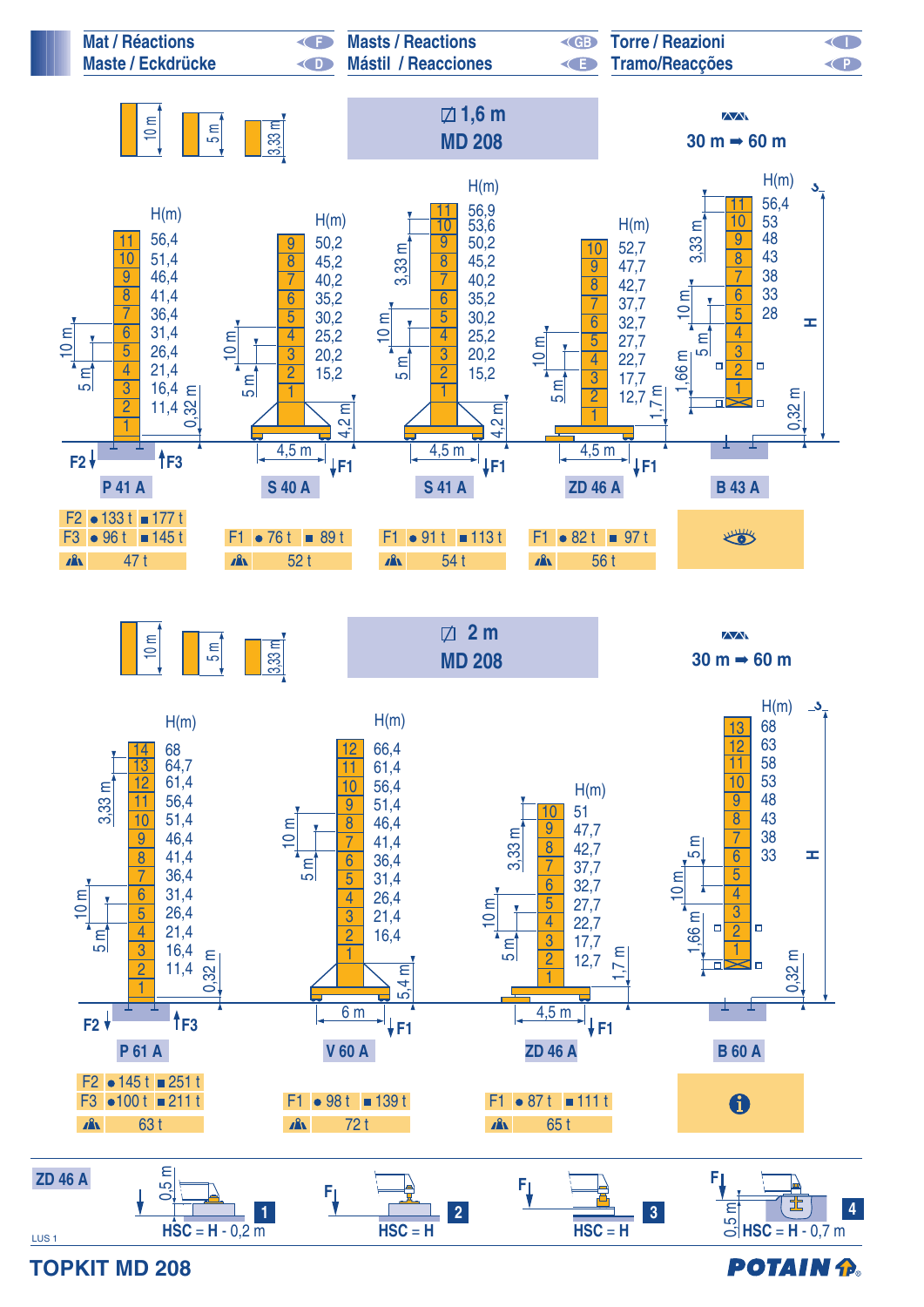| <b>Courbes de charges</b> | <b>E</b> Load diagrams  | <b>ED</b> Curve di carico | O         |
|---------------------------|-------------------------|---------------------------|-----------|
| Lastkurven                | <b>Curvas de cargas</b> | <b>E</b> Curva de cargas  | <b>KP</b> |

| 60 m                      | $3,1 -$           | 16,9 20                    |                          | 22        | 25                   | 27                    |           |                         | الملحة وسيدادها<br>30 30,6 32,7 35     |     | 37                    | 40                | 42  | 45                         | 47                        | 50   | 52   | 55               | 57           | 60 m             |         |
|---------------------------|-------------------|----------------------------|--------------------------|-----------|----------------------|-----------------------|-----------|-------------------------|----------------------------------------|-----|-----------------------|-------------------|-----|----------------------------|---------------------------|------|------|------------------|--------------|------------------|---------|
| <b>AA</b>                 |                   | 10                         | 8,2                      | 7,4       | $6,4$ 5,8            |                       | $5,1$ 5   |                         | $\sqrt{5}$                             | 4,6 | 4,3                   | $\overline{4}$    | 3,8 | 3,5                        | 3,3                       | 3,1  | 2,9  | 2,7              | $2,6$ 2,45 t |                  |         |
|                           |                   |                            |                          |           |                      |                       |           |                         | الملجعا حسيب لحيا                      |     |                       |                   |     |                            |                           |      |      |                  |              |                  |         |
| 55 m<br><b>AA</b>         | $3.1 \rightarrow$ | 17<br>10                   | 20<br>8,3                | 22<br>7,5 | 25<br>$6,4$ 5,9      | 27                    |           |                         | 30 30,8 32,9 35                        |     | 37                    | 40                | 42  | 45                         | 47                        | 50   | 52   | 55 m             |              |                  |         |
|                           |                   |                            |                          |           |                      |                       |           |                         | $5,2$ 5 5 4,7                          |     | 4,4                   | $\overline{4}$    | 3,8 | 3,5                        | 3,3                       | 3,1  |      | $2,9$ 2,75 t     |              |                  |         |
| 50 <sub>m</sub>           | $3.1 \rightarrow$ | $17,1$ 20                  |                          | 22        | 25                   | 27                    |           |                         | الملحة حسيدها<br>$30$ $31$ $33,1$ $35$ |     | 37                    | 40                | 42  | 45                         | 47                        | 50 m |      |                  |              |                  |         |
| $\overline{\Delta\Delta}$ |                   | 10 <sup>°</sup>            |                          |           | 8,4 7,5 6,5 5,9      |                       |           |                         | $5,2$ $5$ $5$ $4,7$                    |     | 4,4                   | 4 <sup>1</sup>    | 3,8 |                            | $3,5$ $3,3$ $3,1$ t       |      |      |                  |              |                  |         |
|                           |                   |                            |                          |           |                      |                       |           |                         | الملحط حسوبها لحيا                     |     |                       |                   |     |                            |                           |      |      |                  |              |                  |         |
| 45 m                      | $3.1 \rightarrow$ | 17,3 20                    |                          | 22        | 25                   | 27                    |           |                         | 30 31,3 33,4 35                        |     | 37                    | 40                | 42  | 45 m                       |                           |      |      |                  |              |                  |         |
| $\Delta\Delta$            |                   | 10 <sup>°</sup>            | 8,5                      | 7,6       | 6,5                  | $6\phantom{1}6$       |           |                         | $5,3$ $5$ $5$ $4,7$                    |     | 4,5                   |                   |     | $4,1$ 3,8 3,55 t           |                           |      |      |                  |              |                  |         |
|                           |                   |                            |                          |           |                      |                       |           |                         | الملحة وسيدانها                        |     |                       |                   |     |                            |                           |      |      | (t)              |              |                  |         |
| 40 m<br>$\sqrt{N}$        | $3.1 \rightarrow$ | 17,4 20                    | $10 \mid 8,5 \mid 7,6$   | 22        | 25<br>6,6            | 27<br>$6\overline{6}$ |           |                         | 30 31,5 33,6 35                        |     |                       | 37 40 m           |     |                            |                           |      |      |                  | أمطانا       | امعا             |         |
|                           |                   |                            |                          |           |                      |                       |           |                         |                                        |     | 5,3 5 5 4,8 4,5 4,1 t |                   |     |                            |                           |      |      | 10               |              |                  |         |
| 35 <sub>m</sub>           | $3.1 \rightarrow$ | 17,5 20                    |                          | 22        | 25                   | 27                    |           |                         | الملحا حسيدها<br>30 31,6 33,8 35 m     |     |                       |                   |     |                            |                           |      |      | 5                |              |                  | $-0,4t$ |
| $\sqrt{N}$                |                   | 10 <sup>°</sup>            | 8,6                      | 7,7       | 6,6                  | $6\overline{6}$       |           |                         | 5,3 5 5 4,8 t                          |     |                       |                   |     |                            |                           |      |      |                  |              |                  |         |
| 30 m                      | $3.1 -$           | 17,5                       | 20                       | 22        | 25                   | 27                    | 30 m      |                         |                                        |     |                       |                   |     |                            |                           |      |      |                  |              |                  | $-(m)$  |
| <b>AA</b>                 |                   |                            | 10 8,6 7,7 6,6           |           |                      | $6\overline{6}$       | $5,3$ t   |                         |                                        |     |                       |                   |     |                            |                           |      |      |                  |              | $= 6 - 0.4 t$    |         |
|                           |                   |                            |                          |           |                      |                       |           |                         | <b>W←→H</b>                            |     |                       |                   |     |                            |                           |      |      |                  |              |                  |         |
|                           |                   | 17                         |                          |           |                      |                       |           |                         |                                        |     |                       |                   |     |                            |                           |      |      |                  |              |                  |         |
| 60 m<br><b>AV</b>         | $2,4 \rightarrow$ | 10                         | 20<br>8,3                | 22<br>7,4 | 25<br>6,4            | 27<br>5,9             | 5,2       | 30 30,9 31,5 32<br>$-5$ | H.<br>5 <sup>5</sup>                   | 4.9 | 35                    | 37                | 40  | 42                         | 45                        | 47   | 50   | 52               | 55<br>57     | 60 m             |         |
|                           |                   |                            |                          |           |                      |                       |           |                         |                                        |     | 4,4                   | $4,1$ 3,8         |     | 3,5                        | 3,3                       | 3,1  | 2,9  | 2,7              |              | $2,5$ 2,4 2,25 t |         |
| 55 <sub>m</sub>           | $2,4 \rightarrow$ | $17,1$ 20                  |                          | 22        | 25                   | 27                    |           |                         | <b>W←←F</b><br>30 31,1 31,7 32         |     | 35                    | 37                | 40  | 42                         | 45                        | 47   | 50   | 52               | - 55 m       |                  |         |
| <b>AA</b>                 |                   |                            | $10 \quad 8,4 \quad 7,5$ |           |                      | $6,5$ 5,9             |           |                         | $5,2$ 5 5 4,9                          |     |                       | $4,5$ $4,2$ $3,8$ |     | 3,6                        | 3,3                       | 3.1  |      | $2,9$ 2,7 2,55 t |              |                  |         |
|                           |                   |                            |                          |           |                      |                       |           |                         | <b>W←→H</b>                            |     |                       |                   |     |                            |                           |      |      |                  |              |                  |         |
| 50 m<br>$\sqrt{N}$        | $2,4 \rightarrow$ | 17,2 20                    |                          | 22        | 25                   | 27                    |           |                         | 30 31,3 31,9 32                        |     | 35                    | 37                | 40  | 42                         | 45                        | 47   | 50 m |                  |              |                  |         |
|                           |                   | 10 <sup>1</sup>            | 8,4                      | 7,5       | 6,5                  | $6\overline{6}$       | 5,3       | 5                       | $5 \t 4.9$                             |     | 4,5                   |                   |     |                            | 4,2 3,8 3,6 3,3 3,1 2,9 t |      |      |                  |              |                  |         |
| 45 m                      | $2,4 \rightarrow$ | 17,4 20                    |                          | 22        | 25                   | 27                    |           |                         | <b>W←L→H</b>                           |     |                       |                   |     |                            |                           |      |      |                  |              |                  |         |
| <b>AA</b>                 |                   | $10 \quad 8.5$             |                          | 7,6       | 6,6                  | $6\overline{6}$       | 5,3       | $\overline{5}$          | 30 31,6 32,2 35<br>5 <sub>5</sub>      | 4,5 | 37                    | 40                | 42  | 45 m<br>4,2 3,9 3,6 3,35 t |                           |      |      |                  |              |                  |         |
|                           |                   |                            |                          |           |                      |                       |           |                         | <b>W←∟⊢∐</b>                           |     |                       |                   |     |                            |                           |      |      |                  |              |                  |         |
| 40 m                      | $2,4 \rightarrow$ | 17,5 20                    |                          | 22        | 25                   | 27                    |           |                         | 30 31,8 32,4 35                        |     |                       | 37 40 m           |     |                            |                           |      |      |                  | (t)          |                  |         |
| <b>AA</b>                 |                   |                            |                          |           | $10$ 8,6 7,7 6,6 6,1 |                       |           |                         |                                        |     | 5,4 5 5 4,6 4,3 3,9 t |                   |     |                            |                           |      |      |                  | M            | Ţ                |         |
|                           |                   |                            |                          |           |                      |                       |           |                         | <b>W←→H</b>                            |     |                       |                   |     |                            |                           |      |      | 10               |              |                  |         |
| 35 m<br>$\sqrt{N}$        | $2,4 \rightarrow$ | 17,6 20<br>10 <sup>1</sup> | 8,6                      | 22<br>7,7 | 25<br>6,7            | 27<br>6,1             | 30<br>5,4 | 5                       | 32 32,6 35 m                           |     |                       |                   |     |                            |                           |      |      | 5                |              |                  | $-0,11$ |
| 30 m                      | $2,4 \rightarrow$ | 17,6 20                    |                          | 22        | 25                   | 27                    | 30 m      |                         | $5 \t 4.6 \t t$                        |     |                       |                   |     |                            |                           |      |      |                  |              |                  | $-(m)$  |

LUS 1

| خططه         | Voir<br><b>KIT</b><br>télescopage<br>sur dalles                                   | <b>Siehe</b><br>< D<br>Kletterkrane im<br>Gebäude                                      | See climbing<br>$\triangleleft$ GB<br>crane                                               | Vea grua<br>◀■≡<br>trepadora                                                     | Consultare<br>◀□■<br>gru in cavedio                                                             | Ver<br>< P<br>telescopagem sobre<br>lages                                           |
|--------------|-----------------------------------------------------------------------------------|----------------------------------------------------------------------------------------|-------------------------------------------------------------------------------------------|----------------------------------------------------------------------------------|-------------------------------------------------------------------------------------------------|-------------------------------------------------------------------------------------|
| $\bullet$    | Réactions en service                                                              | Reaktionskräfte in<br><b>Betrieb</b>                                                   | Reactions in service                                                                      | Reacciones en<br>servicio                                                        | Reazioni in servizio                                                                            | Reacções em serviço                                                                 |
|              | Réactions hors<br>service                                                         | Reaktionskräfte<br>außer Betrieb                                                       | Reactions out of<br>service                                                               | Reacciones fuera de<br>servicio                                                  | Reazioni fuori servizio                                                                         | Reacções fora de<br>servico                                                         |
| $\mathbf{A}$ | A vide sans lest<br>(ni train de transport)<br>avec flèche et<br>hauteur maximum. | Ohne Last, Ballast<br>(und Transportachse),<br>mit Maximalausleger<br>und Maximalhöhe. | Without load, ballast<br>(or transport axles),<br>with maximum jib and<br>maximum height. | Sin carga, sin lastre,<br>(ni tren de<br>transporte), flecha y<br>altura máxima. | A vuoto, senza zavorra<br>(ne assali di trasporto)<br>con braccio massimo<br>e altezza massima. | Sem carga (nem trem<br>de transporte)-<br>sem lastro com lança<br>e altura máximas. |
| 6            | Nous consulter                                                                    | Auf Anfrage                                                                            | Consult us                                                                                | Consultarnos                                                                     | Consultateci                                                                                    | Consultar-nos                                                                       |

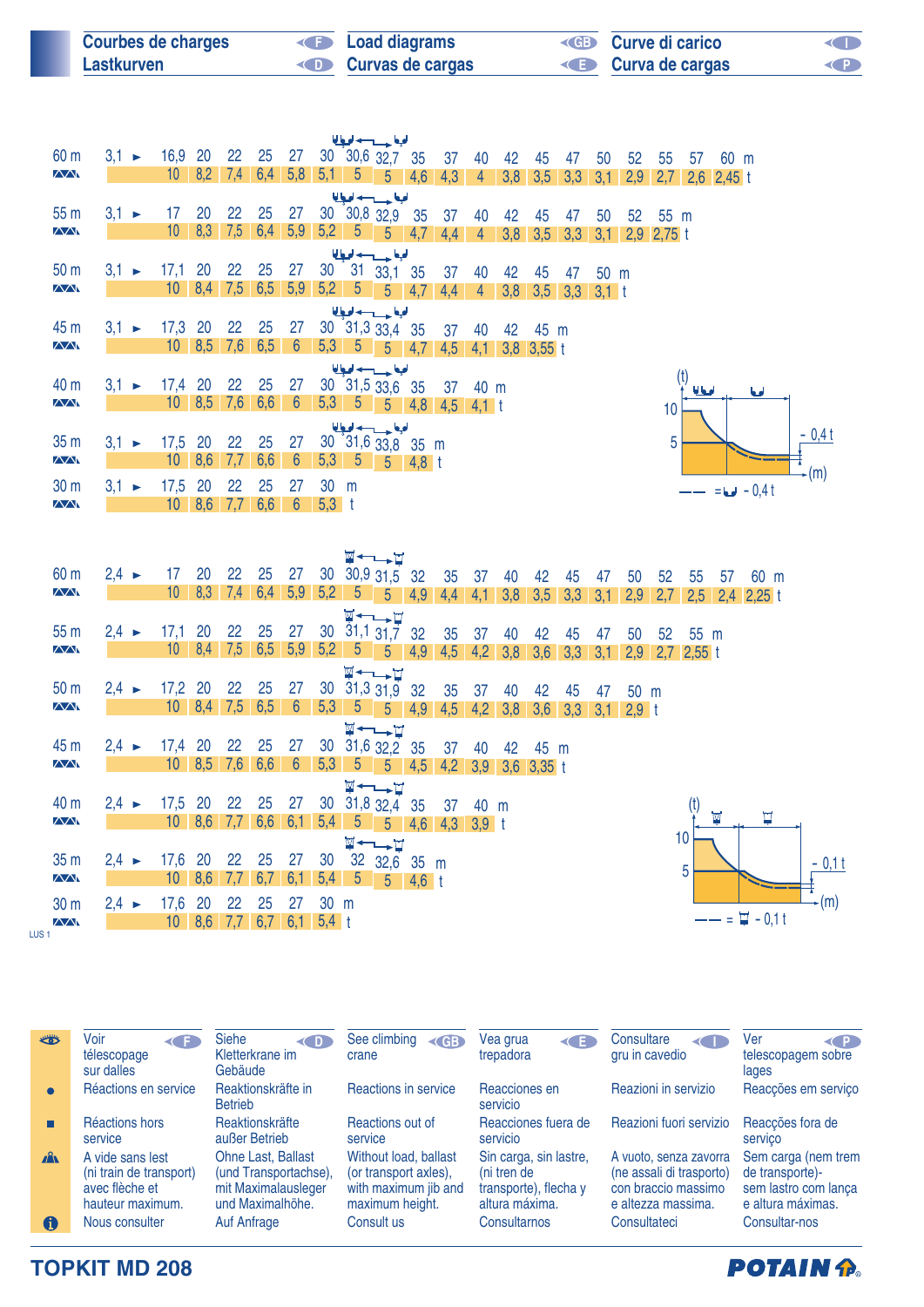

| $\mathsf{A}$ | Distance entre<br>cadres         | Abstand<br>$\left( \begin{array}{c} 0 \\ 0 \end{array} \right)$<br>zwischen den<br>Rahmen | Distance<br>$\triangleleft$ GB<br>between collars | <b>Distancia</b><br>$\left\langle \cdot \right\rangle$<br>entra marcos | Distanza fra<br>$\left\langle \right\rangle$<br>i telai | <b>Distância</b><br>$\left\langle \right\rangle$<br>entre quadros |
|--------------|----------------------------------|-------------------------------------------------------------------------------------------|---------------------------------------------------|------------------------------------------------------------------------|---------------------------------------------------------|-------------------------------------------------------------------|
| <b>H1</b>    | Hauteur grue                     | Kranhöhe                                                                                  | Crane height                                      | Altura grúa                                                            | Altezza gru                                             | Altura da grua                                                    |
| P            | Poids de la grue<br>(en service) | Krangewicht<br>(in Betrieb)                                                               | Crane weight<br>(in service)                      | Peso de la grúa<br>(en servicio)                                       | Peso della gru<br>(in servizio)                         | Peso da grua (em<br>servico)                                      |
| R            | Réaction horizontale             | Horizontalkräfte                                                                          | <b>Horizontal reaction</b>                        | <b>Reaccion horizontal</b>                                             | Reazione orizzontale                                    | Reacção horizontal                                                |
| 0            | Nous consulter                   | Auf Anfrage                                                                               | Consult us                                        | Consultarnos                                                           | Consultateci                                            | Consultar-nos                                                     |

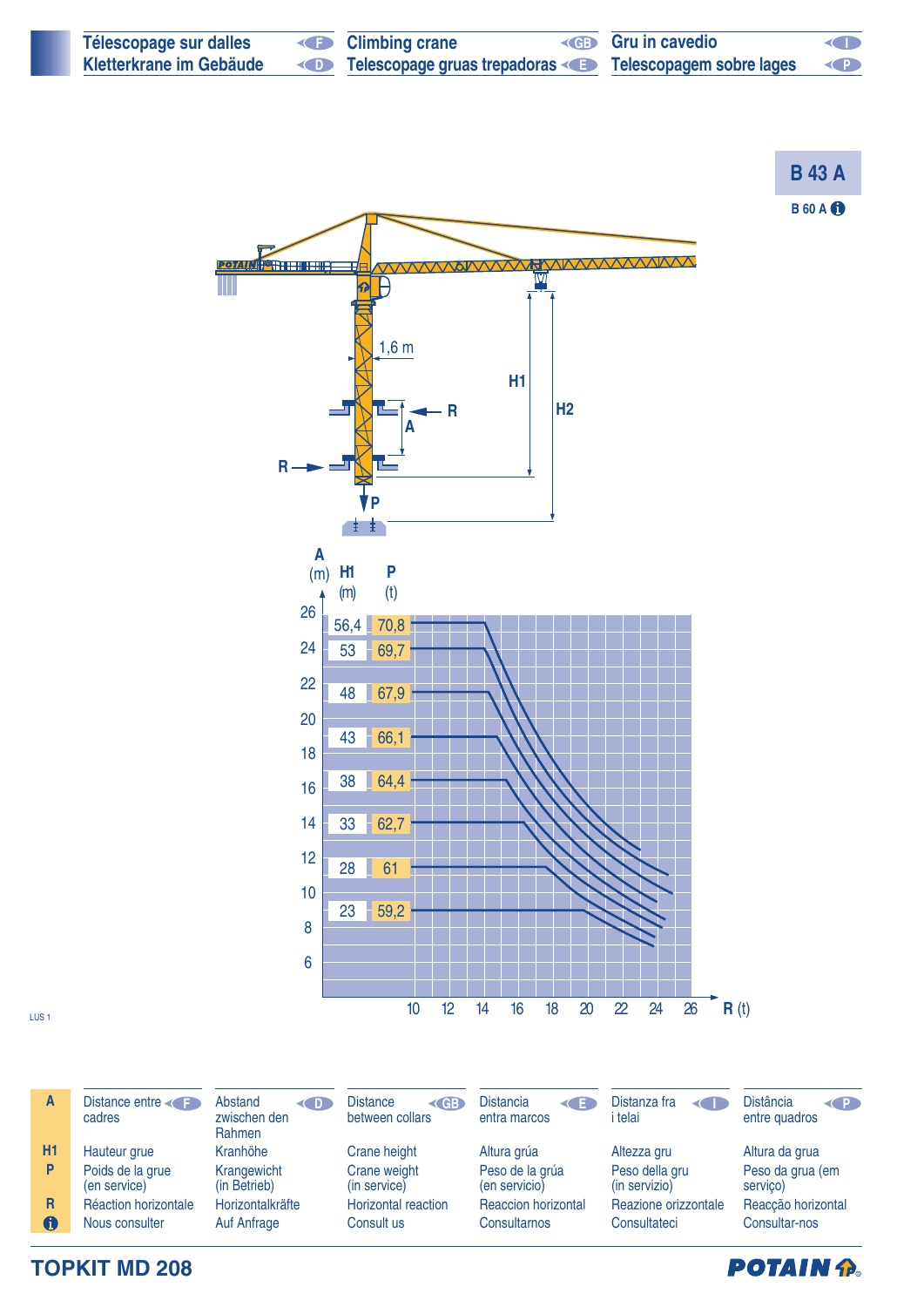| Lest de contre-flèche | <b>Counter-jib ballast</b> | <b>ED</b> Contrappeso     | <b>KID</b> |
|-----------------------|----------------------------|---------------------------|------------|
| Gegenauslegerballast  | Lastre de contra flecha    | E Lastros da contra lança | O          |

|                 |                 | 4200 - 3400 - 2300 kg |                 | 4200 - 700 kg   |
|-----------------|-----------------|-----------------------|-----------------|-----------------|
|                 |                 | 33 LVF/50 LVF         | $\mathbb{R}$    | 33 LVF/50 LVF   |
| $\wedge$        |                 | $x^2$ kg              |                 | $\mathbb{R}$ kg |
| 60 m            | 15 <sub>m</sub> | 16 800                | 15 <sub>m</sub> | 16 100          |
| 55 <sub>m</sub> | 15 <sub>m</sub> | 14 100                | 15 <sub>m</sub> | 14 000          |
| 50 <sub>m</sub> | 15 <sub>m</sub> | 13 300                | 15 <sub>m</sub> | 12 600          |
| 45 m            | 12 <sub>m</sub> | 16 000                | 12 <sub>m</sub> | 16 100          |
| 40 m            | 12 <sub>m</sub> | 14 900                | 12 <sub>m</sub> | 14 700          |
| 35 <sub>m</sub> | 12 <sub>m</sub> | 12 600                | 12 <sub>m</sub> | 12 600          |
| 30 <sub>m</sub> | 12 <sub>m</sub> | 11 000                | 12 <sub>m</sub> | 11 200          |

LUS 1

| Lest de base | <b>Base ballast</b>             | <b>Example 2</b> Zavorra di base | OD |
|--------------|---------------------------------|----------------------------------|----|
| Grundballast | <b>Example 2</b> Lastre de base | <b>Example 3</b> Lastros da base |    |

|          | $\boxtimes$ 1,6 m S 40 A $\rightarrow$          | <sub>4</sub> H (m) + | 50,2 | 45,2 | 40,2 | 35,2 | 30,2 | 25,2 | 20,2 | 15.2 |      |      |      |
|----------|-------------------------------------------------|----------------------|------|------|------|------|------|------|------|------|------|------|------|
|          |                                                 | $\mathbf{A}$ (t)     | 78   | 60   | 60   | 60   | 60   | 60   | 60   | 60   |      |      |      |
|          | $\boxtimes$ 1,6 m S 41 A $\rightarrow$          | $_1$ H (m) $_2$      | 56,9 | 53,6 | 50,2 | 45,2 | 40,2 | 35,2 | 30,2 | 25,2 | 20,2 | 15,2 |      |
|          |                                                 | $\mathbf{A}$ (t)     | 114  | 96   | 78   | 60   | 60   | 60   | 60   | 60   | 60   | 60   |      |
|          | $\boxtimes$ 1,6 m ZD 46 A $\cdot \bullet \cdot$ | H(m)                 | 52,7 | 47,7 | 42,7 | 37,7 | 32,7 | 27,7 | 22,7 | 17,7 | 12.7 |      |      |
|          |                                                 | $\mathbf{A}$ (t)     | 90   | 65   | 55   | 55   | 55   | 55   | 55   | 55   | 55   |      |      |
| 2m<br>Ø. | $V$ 60 A $\rightarrow$                          | (H(m))               | 66,4 | 61,4 | 56,4 | 51,4 | 46,4 | 41,4 | 36,4 | 31,4 | 26,4 | 21,4 | 16,4 |
|          |                                                 | $\mathbf{A}$ (t)     | 132  | 108  | 84   | 60   | 48   | 24   | 24   | 24   | 24   | 24   | 24   |
|          | $2 m$ ZD 46 A $\cdot \bullet \cdot$             | H(m)                 | 51,1 | 47,7 | 42,7 | 37,7 | 32,7 | 27,7 | 22,7 | 17,7 | 12,7 |      |      |
| $\Box$   |                                                 | $\mathbf{A}$ (t)     | 95   | 80   | 50   | 50   | 50   | 50   | 50   | 50   | 50   |      |      |

LUS 1



**POTAIN P.**